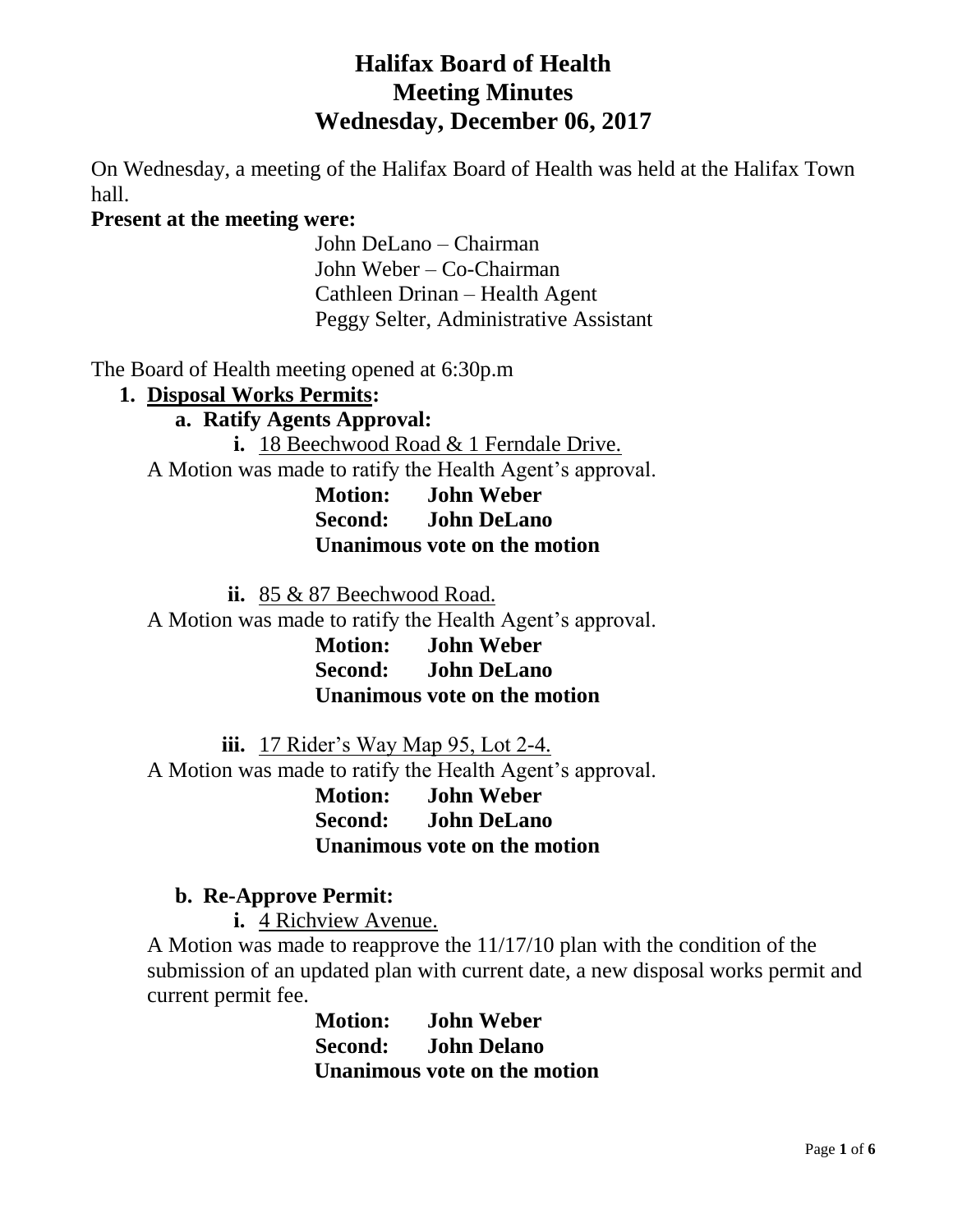# **2. Bring to Boards Attention:**

- **a.** Administrative Consent Order (ACO) MacDonald Industries Corp./Marilyn's Landing – Board Reviewed.
- **b. Topic carried over or kept on agenda for future discussion:** Carry over topics to a meeting when all members are available to discuss.
	- **i.** Two (2) Compartment Tanks.
	- **ii.** Discussion on how to respond to possible security threats.

# **3. Discussion Items:**

- **i.** 395 Plymouth Street: Update. In attendance; Hiep Pham, Cathy Waitt, Michelle Jones, Hiep Pham & Theo Pham.
	- **1.** Letters from Building Inspector/Zoning Enforcement Officer to owner(s).
		- **a.** Health Agent updated Board on the letter(s) sent to the owner(s) by the Building Inspector/Zoning Enforcement Officer.
			- **i.** Per Building Inspector/Zoning Enforcement Officer, architect or structural engineer required.
				- **1.** The owner(s) stated they understand the letter from the Building Inspector/Zoning Enforcement Officer. The owner(s) stated an engineer was hired and has done an inspection on the property and that they are awaiting the report. The owner(s) asked the Board what the Building Inspector/Zoning Enforcement Officer wants the engineer to look at.
					- **a.** The Board commented that they cannot speak for the Building Inspector/Zoning Enforcement Officer, but from reading the letter(s), it appears that he wants to determine the building is structurally sound or make suggestions as to what repairs need to be done.
			- **ii.** The Board asked the owner(s) if they understood that they can appeal.
				- **1.** The owner(s) replied that they do not want that at this time.
			- **iii.** The Board asked if there were any other concerns.
				- **1.** A tenant commented that they have concerns that they will be forced to leave as the tenant in the pool house was.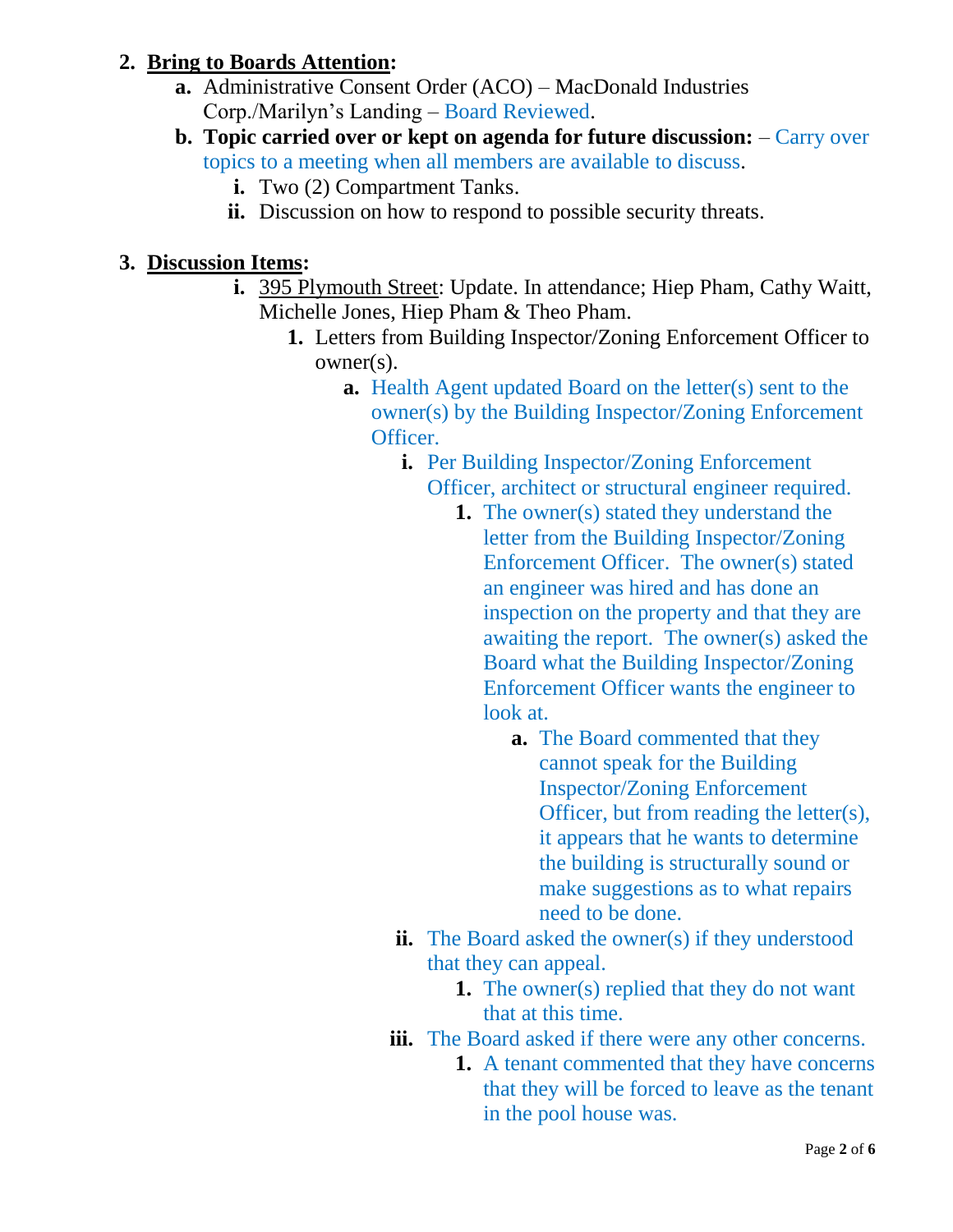- **a.** The Board commented again that they cannot speak for the Building Inspector/Zoning Enforcement Officer, but nothing in the letter indicated any zoning issue with the other apartments at this time, only building code issues.
- **ii.** 41 Pond Street Thinking of adding a bedroom if it is possible. –The capacity of the system is unknown. If the owner is aware of this and takes responsibility for that, it is possible to add a bedroom.
- iii. Stop the bleed, we are the help Until Help Arrives program. Board is interested in sponsoring a program in Halifax.
- **iv.** Healthy Homes: Assessment and Interventions. Board was updated.
- **v.** Drinking Water and Lead. Board was updated.
- **vi.** Large Outdoor Event Checklist and Application Amendment and Regulations Amendment. – Carry over to another meeting when all members are available for discussion.
- **vii.** Regulations Governing the Practice of Bodywork. Carry over to another meeting when all members are available for discussion.
- **viii.** Housing Inspection Regulations, Change of Occupancy for Rentals. Carry over to another meeting when all members are available for discussion.
	- **ix.** Deer Population Online Survey. Board was updated.
	- **x.** Gas Leaks/Pipeline:
		- **1.** Gas Leaks MAHB November 2017.pptx
		- **2.** Amherst BOH Pipeline Letter.pdf
			- **a.** Health Agent is working on Board of Health letter of support.
- **xi.** State Ethics Online Training Program for Municipal Employees
- **b. Admin Report:** Admin. Updated Board.
	- **i.** Update on GIS Mapsonline/People Forms.
- **c. Agent Report:** Agent Updated Board.
	- **i.** Update on letter sent to DPH, CDC and NEHA.
- **4. Affirm Any Bills to be Paid: -** Board Affirmed paid bill.
	- **a.** Kathleen DeVasto-Piemonte Kitchen Inspections \$550.00
- **5. The Following to be signed**:
	- **a.** State Ethics/Conflict of Interest Laws Form John DeLano, Cathleen Drinan & Margaret Selter Signed State Ethics/Conflict of Interest Laws Form.
	- **b. Payroll for the Week Ending December 09, 2017 -** Board Signed.
		- **i.** Cathleen Drinan
		- **ii.** Margaret Selter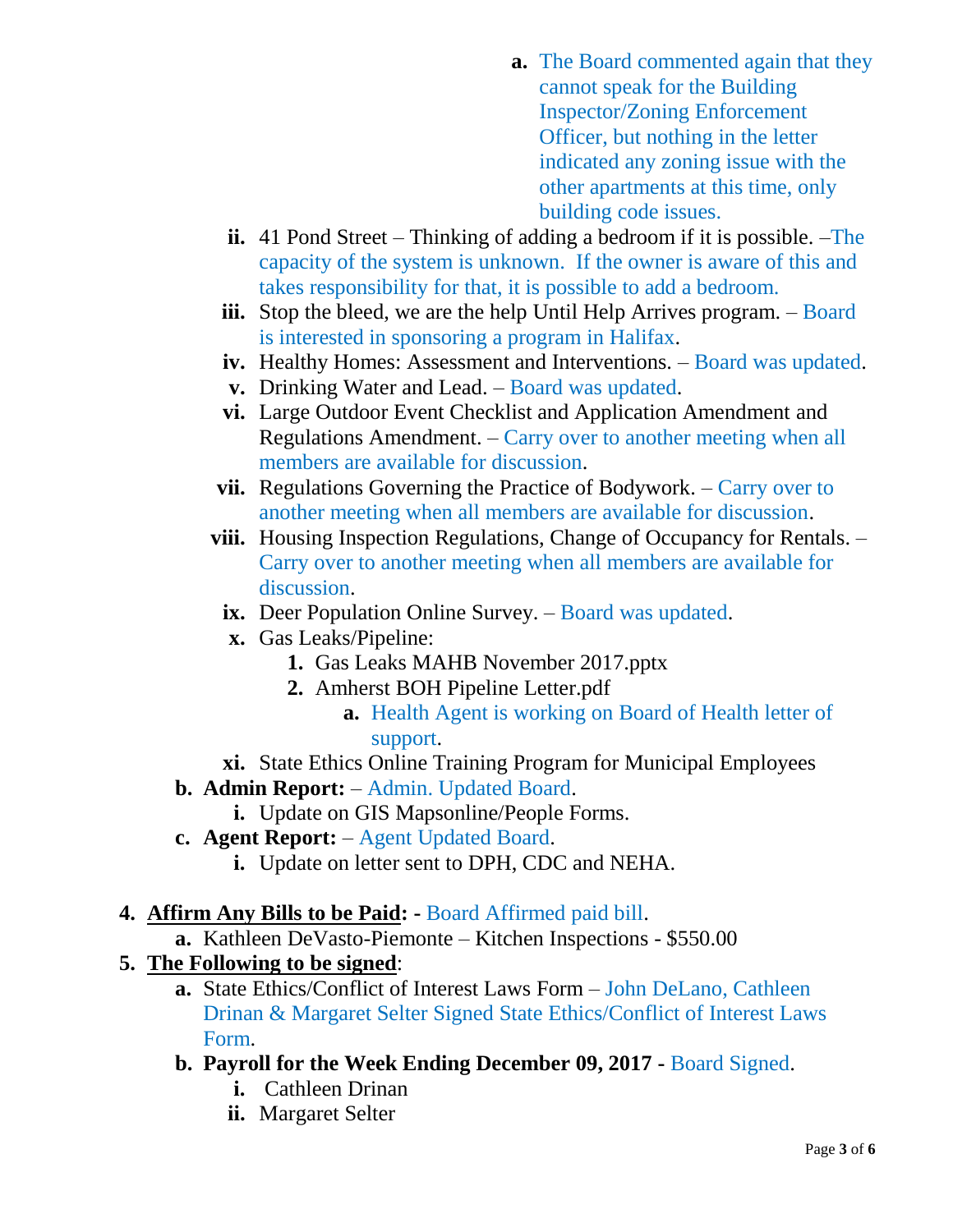**iii.** Tracy Noland

- **c. Expense Account# 01-512 – FY 18-08 -** Board Signed.
	- **i.** Cathleen Drinan Postage Re-Imbursement \$9.57.
	- **ii.** Cathleen Drinan Parking Re-Imbursement \$23.00.
	- **iii.** WB Mason Office Supplies \$59.68.
- **d. Revolving Account# 25-513 – FY 18-10 -** Board Signed.
	- **i.** Kathleen DeVasto-Piemonte Invoice# 113017 Kitchen Inspections.
		- **1.** Walmart Inspection \$50.00.
		- **2.** Happy Dragon Inspection \$50.00.
		- **3.** Cape Cod Café' Re-Inspection \$50.00.
		- **4.** Halifax Country Club Re-Inspection \$50.00.
	- **ii.** Amos Wood Final Inspection 373 Thompson Street \$60.00.
	- **iii.** Eric Mueller Bottom Hole Inspection 11 Cross Street \$60.00.
	- **iv.** Eric Mueller Final Inspection 11 Cross Street \$60.00.
	- **v.** Grady Consulting Invoice# 9298 Plan Review 18 Beechwood Road & 1 Ferndale Drive.
	- **vi.** Grady Consulting Invoice# 9299 Plan Review 85  $\&$  87 Beechwood Road - \$85.00.
	- **vii.** Spath Engineering Invoice# 1-743 Plan Review 78 Highland Circle – \$85.00.
	- viii. Spath Engineering Invoice# 112017-743 Plan Review Rider's Way 2-1 - \$85.00.
		- **ix.** Spath Engineering Invoice# 112017-743 Plan Review Rider's Way 2-2 - \$85.00.
		- **x.** Spath Engineering Invoice# 112017-743 Plan Review Rider's Way 2-4 - \$85.00.

# **e. Landfill Engineering Account# 01-519 – FY 18-02 -** Board Signed.

- **i.** Tighe & Bond Invoice# 111797161 Landfill Monitoring. For services rendered through 10/28/17 - \$5,650.00.
- **f. Nursing Services Account# 01-522 – FY 18-05 -** Board Signed.
	- **i.** Norwell Visiting Nurse Association Invoice# HBOH1017 Nursing Services for October 2017 - \$443.32.
- **g. Nursing Services Account# 01-522 – FY 18-06 -** Board Signed.
	- **i.** Holiday Fun & Folly Health Seminar Invoice# 111017 Julianne E. McLaughlin - \$140.00.

# **h. iPad Gift Account# 26-514-4830-02 – FY 18-05 -** Board Signed.

- **i.** Cathleen Drinan iPad Usage Reimbursement for November, 2017 \$21.16.
- **i. 319 Grant Program- Acct# 21-590-5385-254 - FY 18-02 -** Board Signed.
	- **i.** GHD Inc. Invoice# 63921 MassDEP 319 Grant Assistance: Alum Treatment of West Monponsett Pond. Fees earned to date & Percent completed as of 11.18.17 - \$1,545.00.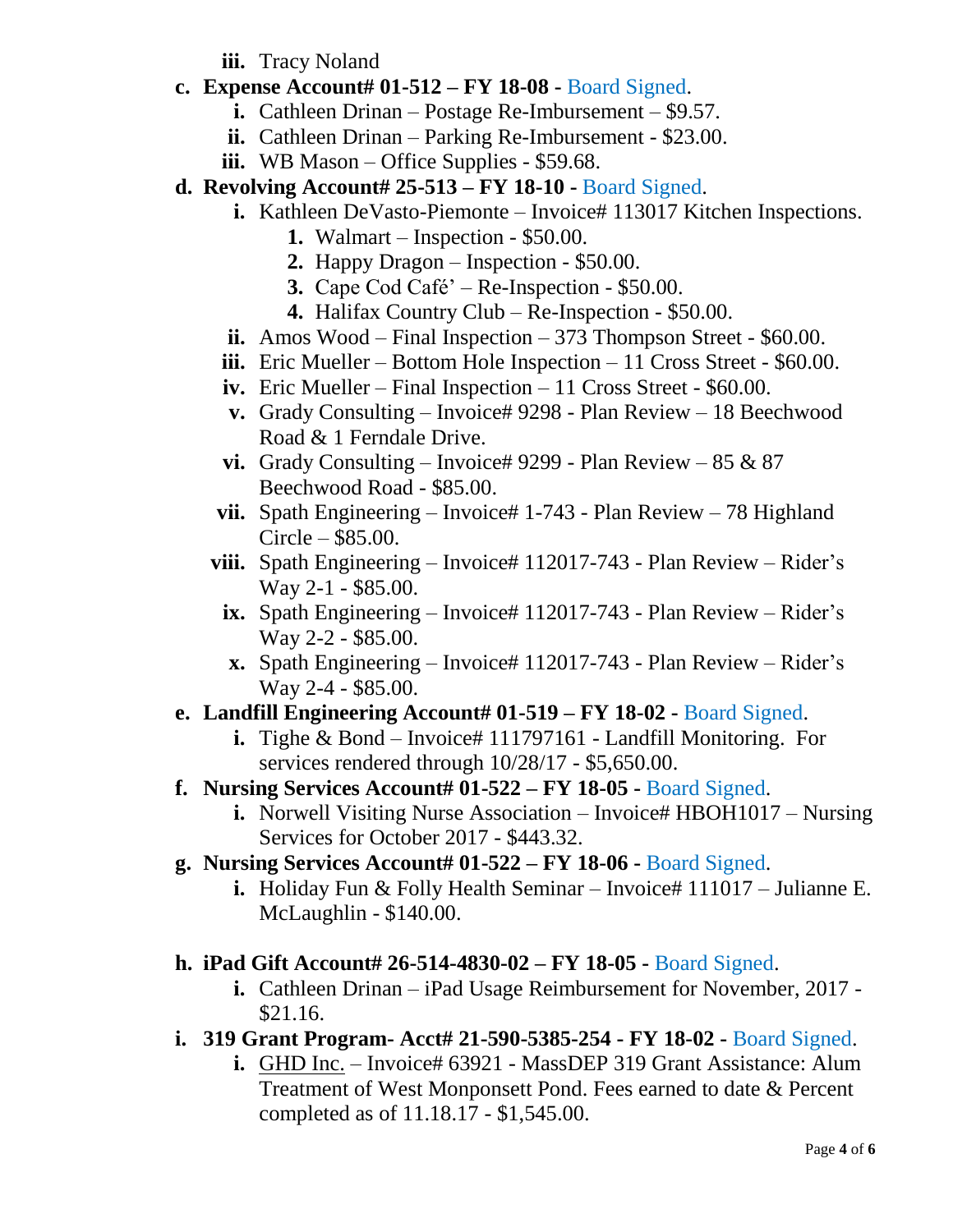- **j. Permits**: **-** Board Approved and Signed.
	- **i.** Cape Cod Café' 2018 Food Establishment Permit.
	- **ii.** Cumberland Farm 2018 Food Establishment, Retail Food & Nicotine Sales Permit.
	- **iii.** Dog House Dog 2018 Mobile Food Permit for the Holiday's in Halifax Event. (Original permit application was submitted in May)
	- **iv.** Halifax Elementary School 2018 Food Establishment Permit.
	- **v.** Halifax Mobile Home Estates Kitchen 2018 Non-Profit Food Establishment Permit
	- **vi.** Halifax Mobil Station 2018 Retail Food & Nicotine Sales Permit.
	- **vii.** Happy Dragon 2017 Food Establishment Permit.
	- **viii.** Happy Dragon 2018 Food Establishment Permit.
	- **ix.** Harmony Two Liquors 2018 Retail Food, Nicotine Sales & Ice Sale Permit.
	- **x.** Holiday's in Halifax 2018 Large Outdoor Event Permit.
	- **xi.** Lindy's General Store 2018 Retail Food & Nicotine Sales Permit.
	- **xii.** Mea's Dairy Bar 2018 Food Establishment Permit.
	- **xiii.** Our Lady of the Lake (St. Vincent de Paul Food Pantry) 2018 Non-Profit Food Establishment.
	- **xiv.** Our Lady of the Lake Church Kitchen 2018 Non-Profit Food Establishment.
	- **xv.** Popes Tavern Kitchen/COA 2018 Food Establishment Permit.
	- **xvi.** Santoro's Pizza 2018 Food Establishment Permit.
	- **xvii.** Stop & Shop Supermarket 2018 Food Establishment & Retail Food Permit.
	- **xviii.** Walmart 2018 Food Establishment & Retail Food Permit.
		- **xix.** Teeka Lynn's Salon & Day Spa 2018 Spa Establishment Permit.
		- **xx.** ABC Disposal Service 2018 Rubbish Haulers Permit.
		- **xxi.** Howland Disposal 2018 Rubbish Haulers Permit.
	- **xxii.** Noonan Waste Service 2018 Rubbish Haulers Permit.
	- **xxiii.** DeSac Disposal 2018 Rubbish Haulers Permit.
	- **xxiv.** Clean Portable Restrooms 2018 Septage Haulers Permit.
	- **xxv.** Claude DuBord & Son, Inc. 2018 Septage Haulers Permit.
	- **xxvi.** All-Town, Inc. 2018 Septage Haulers Permit.
	- **xxvii.** Heritage Pumping 2018 Septage Haulers Permit.
	- **xxviii.** Waste Water Services, Inc. 2018 Septage Haulers Permit.
	- **xxix.** Fred E. Nava & Son, Inc. 2018 Septage Haulers Permit.
	- **xxx.** Bairos Construction, Inc. Isidro Bairos –2017 Septic Installer's Permit.
	- **xxxi.** Bairos Construction, Inc. Isidro Bairos –2018 Septic Installer's Permit.
	- **xxxii.** R.K. Brown Robert Brown 2017 Septic Installer's Permit.